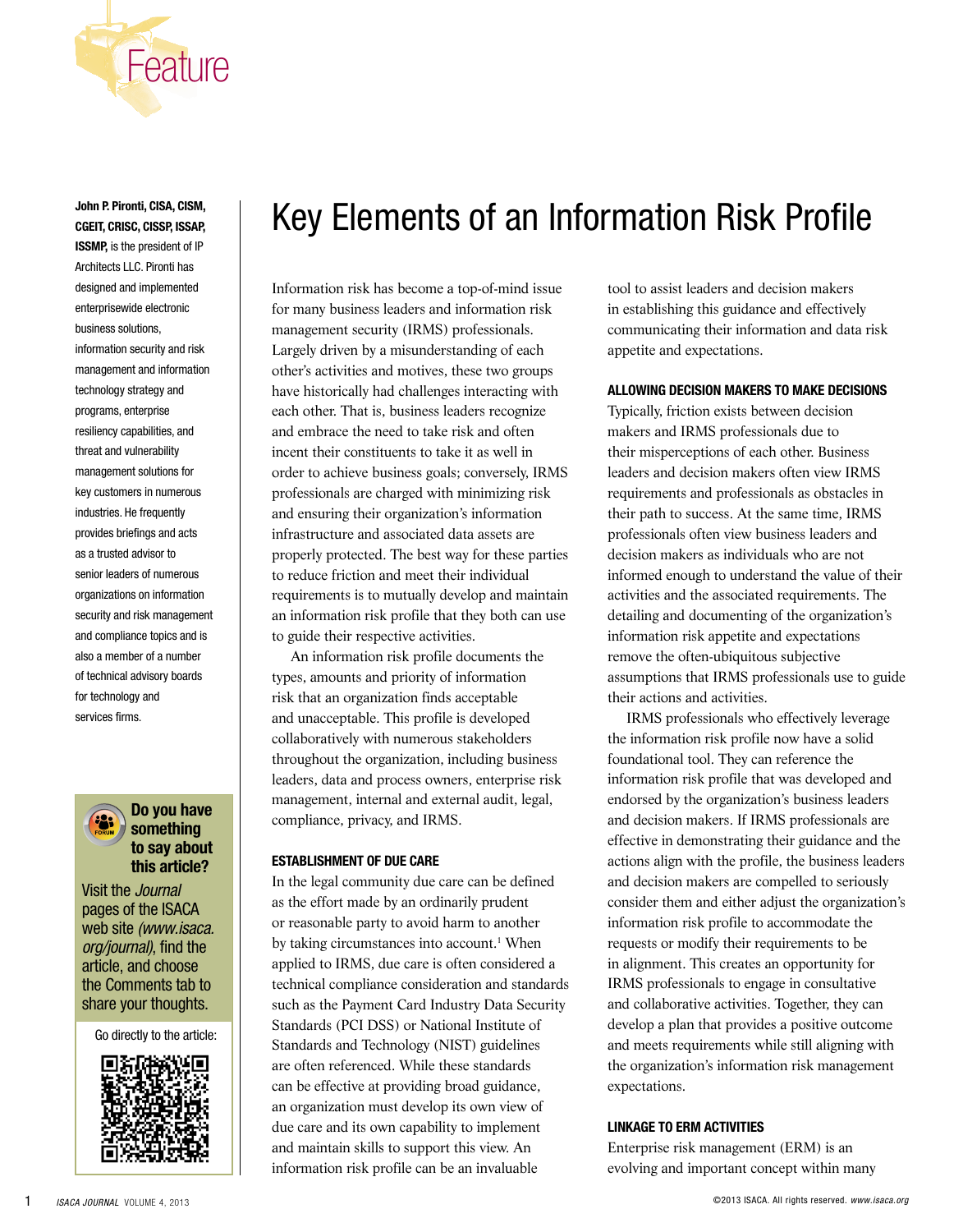organizations and includes information risk management as one of its functions. The use of an information risk profile is often an effective way for traditional security professionals to integrate with this concept. The profile provides important insights and guidelines associated with information risk identification and management. The ERM function can then leverage this information as it calculates overall enterprise risk and develops control objectives and management practices to effectively monitor and manage it. The structure of the profile provides a framework that easily and logically organizes data for the organization to leverage as needed.

#### **Information Risk Profile Structure**

An organization's information risk profile should be structured and formatted in a fashion that quickly demonstrates its value and intent to the organization, is easily understood and applicable to the organization as a whole, and is viewed as useful and beneficial to its leaders and stakeholders. The following can be useful in meeting these goals.

#### **Guiding Principles and Strategic Directives**

An organization's information risk profile should include guiding principles aligned with both its strategic directives and the supporting activities of its IRMS program and capabilities. This information should be listed early in the profile to allow the reader to understand its context and intent. Common guiding principles include the following:

- Ensure availability of key business processes including associated data and capabilities.
- Provide accurate identification and evaluation of threats, vulnerabilities and their associated risk to allow business leaders and process owners to make informed risk management decisions.
- Ensure that appropriate risk-mitigating controls are implemented and functioning properly and align with the organization's established risk tolerances.
- Ensure that funding and resources are allocated efficiently to ensure the highest level of information risk mitigation.

#### **Information Risk Profile Development**

Transparency is a key aspect to the success and adoption of an information risk profile. The risk profile's accuracy and credibility may be called into question if the methods,

practices, source materials and intelligence—as well as individuals involved in its development—are not provided as part of the document. This information can be referenced as part of an appendix to the document and include links to the materials themselves.

## **Business-state Representation of Information Risk**

The information risk profile should include a current-state analysis of identified information risk factors that have a reasonably high probability of occurrence and would represent a material impact to business operations if realized. The descriptions of risk should be brief and expressed in language that is recognized and understood by both businessand technology-oriented personnel.

The current-state representation should also include the organization's IRM views, expectations and requirements. This should include identification and analysis of the opinions of business leaders and stakeholders and their views on information risk and security, a description of current business conditions, current threat and vulnerability analysis outcomes, and expectations of external parties (i.e., customers, partners, vendors, regulators). This can also assist in the development of future-state objectives and requirements.

## **Future-state Objectives and Requirements**

The future-state objectives and requirements identify the ideal state of information risk management for the organization and general information risk appetite and tolerance. This includes key IRMS-related initiatives that are in progress or are soon to be initiated; their associated timelines for completion; and a brief summary of the initiative's owners, key dependencies, and expected level of information risk reduction at milestone points and at completion.

An effective way of evaluating and communicating the future-state objectives and requirements is to use a capability maturity model (CMM) approach. An assessment of key functions and capabilities for the current and future states using CMM can help an organization easily identify areas of required focus and investment for functions, capabilities and services that are required. Using a radar chart format (**figure 1**) to represent these data is an effective way of communicating the information and is easily understood by a broad audience.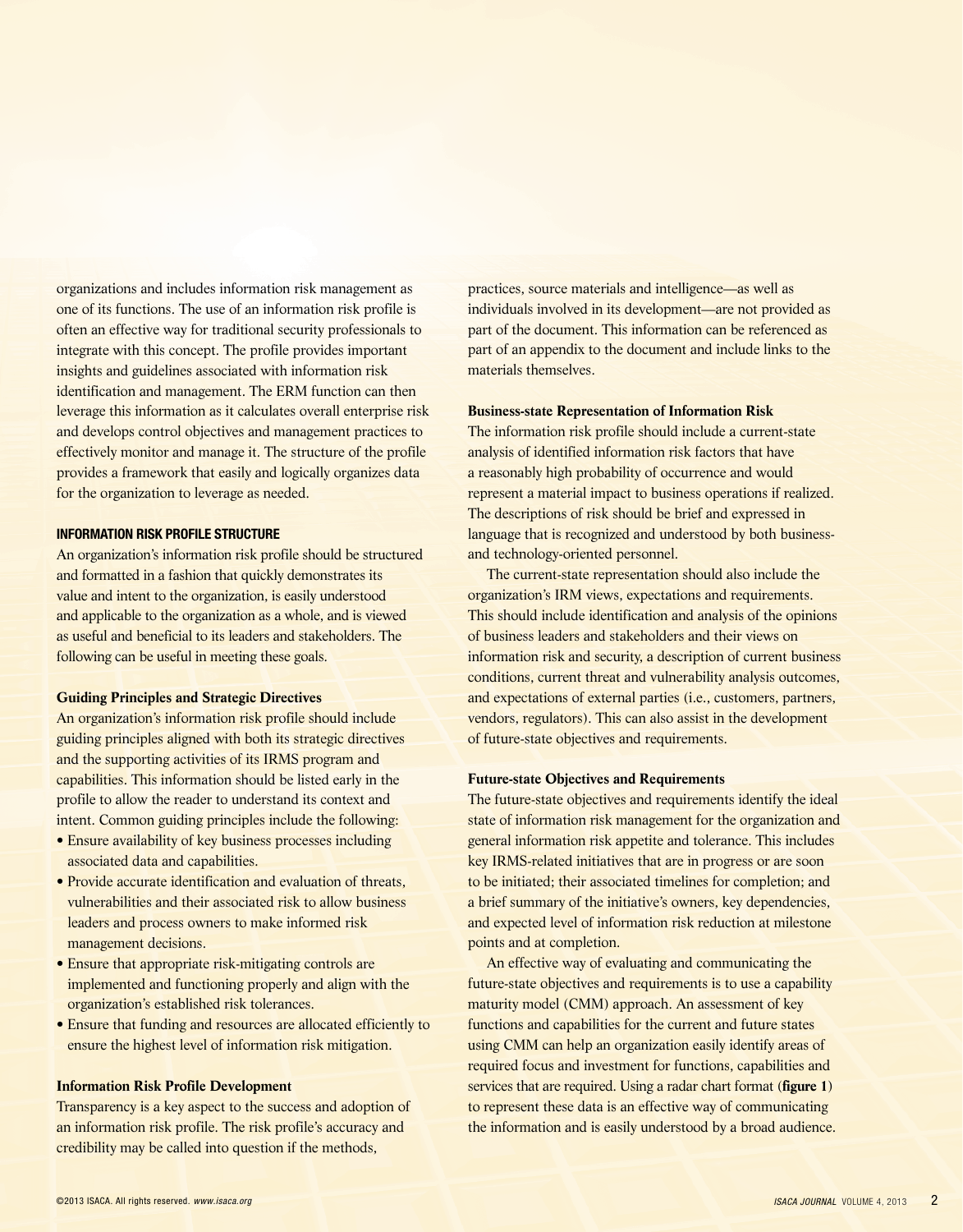

## **Key Business Processes and Capabilities**

Organizations often have numerous business processes and limited resources and bandwidth to protect them. It is important to identify the organization's key business processes and capabilities within the information risk profile—those that, if impacted negatively, could cause a material impact to the operations of the business. Often they can be separated into business support functions (i.e., payroll and benefits, messaging and communications, finance) and production (i.e., revenue generating, regulated, contractually required).

An easy but often overlooked source for a listing of these processes and capabilities is an organization's business continuity and/or disaster recovery plans. These plans typically include not only the key business processes, but also rank their level of importance to the organization. They also provide valuable insights into the recovery time and recovery point objectives that are often considered in risk calculations.

#### **Key Data Elements**

Key data elements that are identified and defined in the risk profile often include intellectual property, transaction data, financial data, nonpublic personal information, customer data, human resources information and other sensitive data assets. Defining the key data elements ensures users that the information risk profile provides a data dictionary that offers a clear understanding of the data element as well as its value to the organization.

## **Identification of Data Owners and Stakeholders**

All data and information within an organization should be associated with a data owner and one or more stakeholders. Identifying and evaluating ownership attributes is important because the owners and stakeholders are responsible for their information risk management decisions. This activity can also assist in the identification of dependencies that can affect the risk appetite for data assets, especially in situations where they are required for one or more critical business functions or processes.

## **Identification of Business Value**

The value of information is often misunderstood and based on subjective perceptions of data owners or evaluators instead of meaningful analysis and calculation. A basic principle of information risk management is that the cost to protect information should not exceed its value. To assess the value of information, it is often easier to identify, communicate and monitor the value of processes, rather than data assets. Processes can be attached to activities of the organization, such as revenue generation, core and general operations, and achievement of strategic business goals. The information risk profile does not need to quantify the exact value of data assets, but does need to establish a general representation of value to allow for the definition of appropriate levels of classification and control.

#### **Data Classification Schema**

To simplify information management, it is important to classify data into easily understood containers (see **figure 2**) associated with control objectives and requirements that identify data-handling requirements. This classification schema should be as simple as possible in order for it to be useful to the information risk profile and general activities of the organization.

The information risk profile should include the organization's data classification schema and a summary of the control requirements and objectives associated with it. It is recommended that data classification schemas contain between three and five levels of definition that contain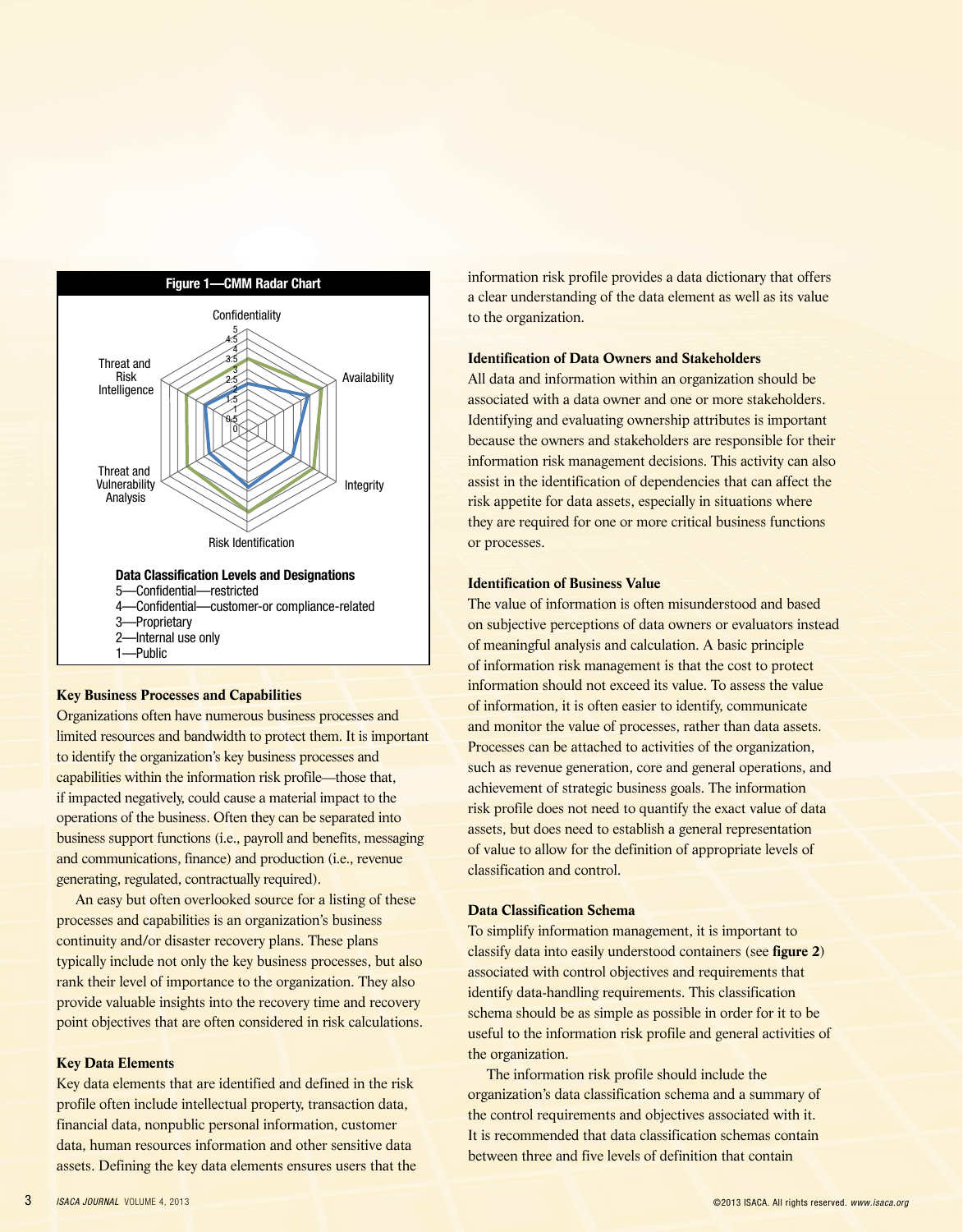progressively stronger and more comprehensive control objectives and requirements as they ascend.

| <b>Figure 2-Data Classification</b> |                                              |  |
|-------------------------------------|----------------------------------------------|--|
| <b>Level</b>                        | <b>Designation</b>                           |  |
| 5                                   | Confidential-restricted                      |  |
|                                     | Confidential-customer- or compliance-related |  |
| 3                                   | Proprietary                                  |  |
| 2                                   | Internal use only                            |  |
|                                     | Public                                       |  |

#### **Risk Levels and Categories**

Risk levels and categories provide a framework that can be used to organize and communicate information risk in an easily recognizable format. Risk levels provide a scale to represent the level of material business impact that would result if a risk were to be realized. The categories help to define the type of impact that would likely materialize. To be useful, the levels and categories should be simple and easily understood.

The following are examples of information risk levels:

- **High**—Severe material compliance, legal and/or financial consequences; significant material impact on critical business processes and/or business operations; loss of customer trust and/or damage to brand reputation
- **Medium**—Significant material compliance, legal or financial consequences; substantial material impact on key business processes and/or business operations; weakened customer trust and/or brand reputation
- **Low**—Negligible to no material compliance, legal and/or financial consequences; minimal material impact on key business processes and/or operations; insignificant change in customer trust and/or brand reputation

The following are examples of information risk categories:

- **Confidentiality**—The disclosure of sensitive information to unauthorized individuals or systems
- **Integrity**—Impact to the accuracy and consistency of data and information
- **Availability**—Effect on the ability to access capabilities and associated data and information

By using this method of level setting and categorization, key business processes can then be presented in the form of a heat map (see **figure 3**) to visualize the associated information risk levels.

| <b>Figure 3-Current Information Risk Levels</b><br>by Key Business Processes |                        |                  |                     |  |  |
|------------------------------------------------------------------------------|------------------------|------------------|---------------------|--|--|
| <b>Key Business Processes</b>                                                | <b>Confidentiality</b> | <b>Integrity</b> | <b>Availability</b> |  |  |
| Payroll and benefits                                                         | High                   | <b>High</b>      | <b>High</b>         |  |  |
| <b>Credit and collections</b>                                                | <b>High</b>            | <b>High</b>      | <b>High</b>         |  |  |
| Web presence                                                                 | <b>High</b>            | <b>High</b>      | <b>Medium</b>       |  |  |
| <b>Billing and receivables</b>                                               | <b>Medium</b>          | <b>Medium</b>    | <b>Medium</b>       |  |  |
| Supply chain management                                                      | <b>Medium</b>          | <b>Medium</b>    | Low                 |  |  |
| Messaging and<br>communications                                              | <b>Medium</b>          | Low              | Low                 |  |  |
| Procurement and payables                                                     | Low                    | Low              | l ow                |  |  |

### **Material Business Impact Considerations**

Material business impact considerations are a vital element of any information risk profile. They provide the equivalent to pain charts—commonly used in health care environments. A pain chart typically uses a numerical or graphical scale and allows a health care provider to understand the level of pain and discomfort that a patient is experiencing in order to respond with the appropriate level of care. In the information risk profile, the material business impact considerations identify the impact an incident or loss has in terms that are easily understandable and recognizable by the organization. These considerations should span a number of categories including financial, productivity, availability, reputation, compliance, partner and supply chain, and customer. Here are some example material business impact considerations for an organization that has annual revenues of US \$500 million:

• **Financial:** An immediate and unplanned loss equal to or greater than the following list would represent a material business impact to the organization:

| <b>Material Business Impact</b> | <b>Financial Loss Amount</b>   |
|---------------------------------|--------------------------------|
| Catastrophic                    | US \$100,000,000 and above     |
| Major                           | US \$5,000,000 to \$99,999,999 |
| Moderate                        | US \$1,000,000 to \$4,999,999  |
| Minor                           | US \$100,000 to \$999,999      |
| Negligible                      | Less than US \$100,000         |

• **Productivity:** An immediate and unplanned loss of employee productivity equal to or greater than the following list would represent a material business impact to the organization: